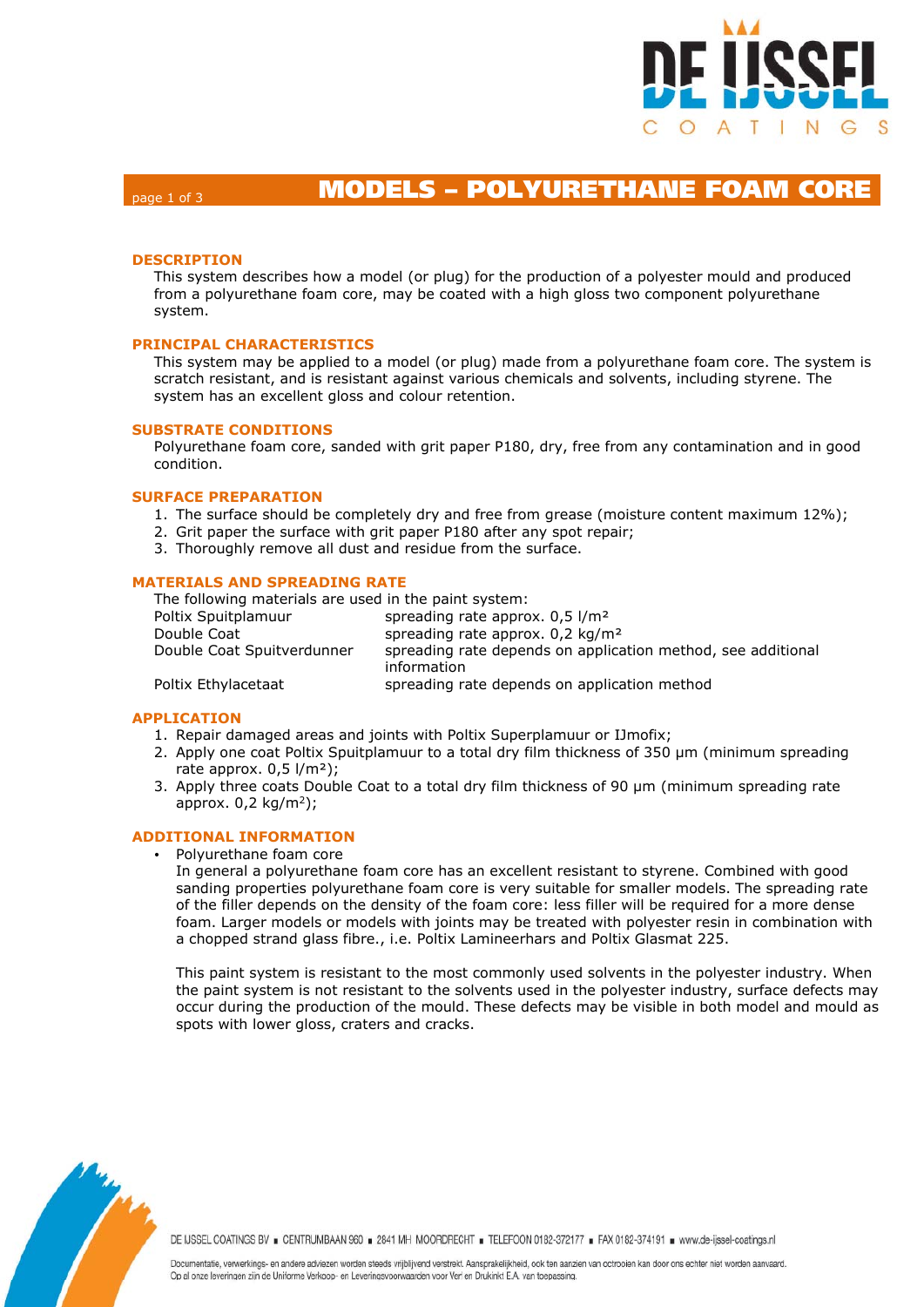

# page 2 of 3 **MODELS – POLYURETHANE FOAM CORE**

Repair of polyurethane foam core

Damages to the foam core may be repaired with a filler. Any damage of the foam core should be repaired.

Suitable fillers are:

- Poltix Super Plamuur (grey, fast curing, easy to sand, slight shrinkage);
- IJmofix (white, fast curing, fine filler, easy to sand, slight shrinkage);
- Durability and surface preparation

The durability of any paint system depends on a number of variables, amongst others: total dry film thickness, method of application, skill of labour, the conditions during which the coating is applied and cured, the exposure conditions during service and the preparation of the surface. Insufficient surface preparation might lead to blistering and loss of adhesion.

• Sanding

A durable adhesion will be obtained by thorough preparation of the surface. This may be achieved by sanding the surface. Sanding is also necessary when the time between application of each coat exceeds the maximum overcoating interval.

During application of the finishing coats, we recommend to use for each coat a finer grit paper.

Application of Double Coat

Double Coat may be replaced with Double Coat Modellak. Double Coat Modellak is fully cured after 24 hours and is recommended when the model is exposed to the gelcoat the following day. Double Coat Modellak is fast curing and recommended for spray application to smaller models. For spray Application Double Coat Spuitverdunner may be replaced by Double Coat Spuitverdunner 60. Depending on the model, Double Coat Spuitverdunner 60 will result in less overspray and better levelling.

• Production of the mould

The model (plug) should be allowed to cure at least 5 days after application of the final coat of Double Coat. Apply several layers of release agent; a suitable release agent is Mirrorglaze TR88 or equivalent. Buff the release agent thoroughly.

• Forced curing

Avoid forced curing of the paint system as much as possible. Forced curing might result in surface defects in the tooling paste. This will affect the surface quality of the mould negatively.

|                |                              | Dry film  | Spreading           | Recoating   |                                       |
|----------------|------------------------------|-----------|---------------------|-------------|---------------------------------------|
|                |                              | thickness | rate                | interval at |                                       |
| Step           | Activity                     | (µm)      | (m <sup>2</sup> /I) | 20 °C       | Preparation before next step          |
|                | Surface pre-treatment        |           |                     |             |                                       |
| $\mathcal{P}$  | Repair with suitable filler  | n.a.      | n.a                 | 8 hours     | Sanding with P180.                    |
| 3              | Apply Poltix Spuitplamuur    | 350       | 2,0                 | 8 hours     | Sanding with P180-P240-P320.          |
| $\overline{4}$ | Apply first coat Double Coat | 30        | 14,3                | 24 hours    | When recoated within 48 hours no      |
| 5              | Apply second coat Double     | 30        | 14,3                | 24 hours    | preparation required, otherwise       |
|                | Coat                         |           |                     |             | sanding with P320-P400. Use           |
|                |                              |           |                     |             | between ach layer finer grit paper to |
|                |                              |           |                     |             | avoid scratches.                      |
| 6              | Apply third coat Double Coat | 30        | 14,3                | 24 hours    | After 5 days production of mould      |
|                |                              |           |                     |             | may start. Apply several layers       |
|                |                              |           |                     |             | mould release agent first.            |

Example working schedule



DE IJSSEL COATINGS BV = CENTRUMBAAN 960 = 2841 MH MOORDRECHT = TELEFOON 0182-372177 = FAX 0182-374191 = www.de-ijssel-coatings.nl